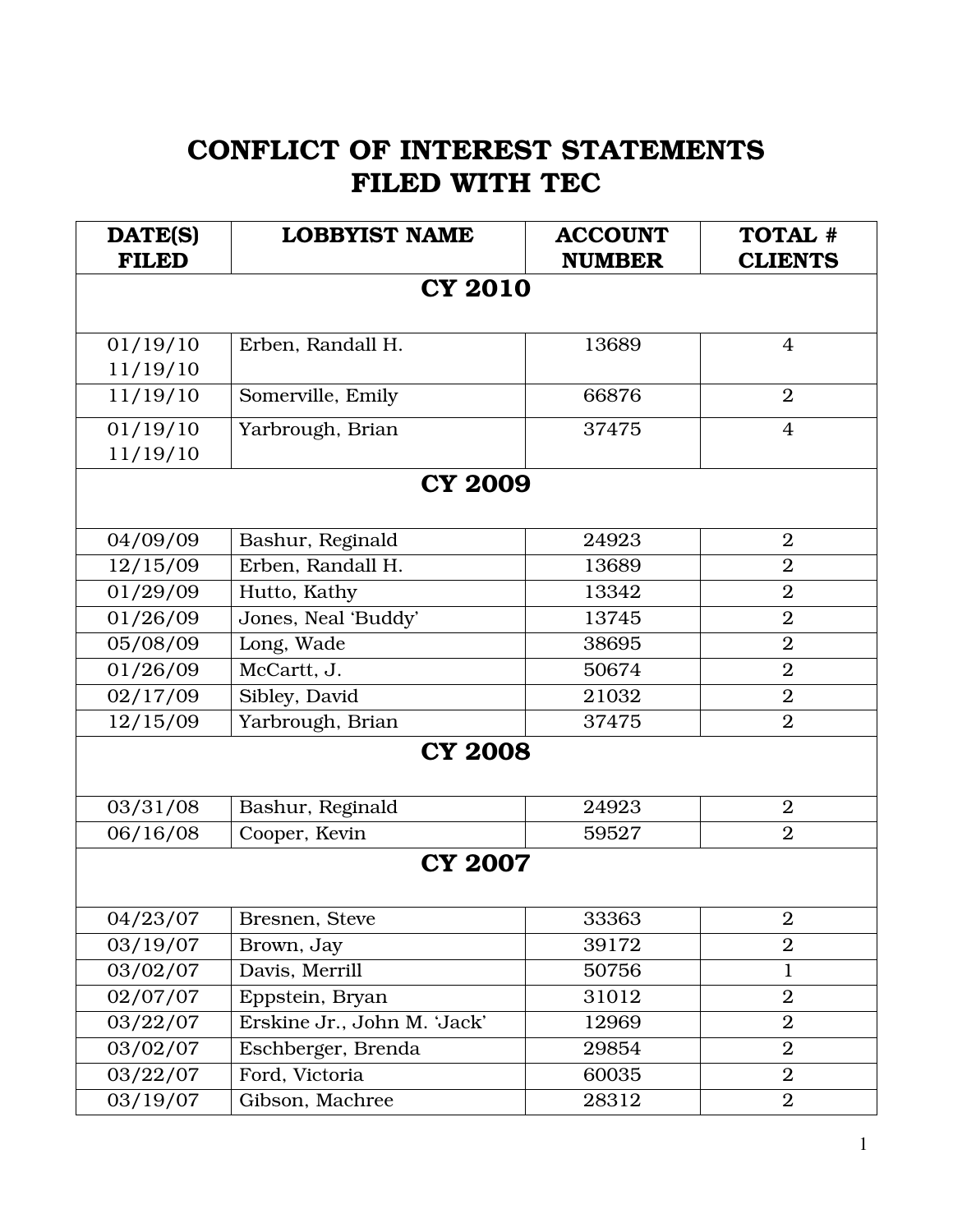| 03/02/07 | Goldman, Adam Blair  | 56925 | $\mathbf{1}$     |
|----------|----------------------|-------|------------------|
| 03/22/07 | Graydon, Galt        | 13173 | $\overline{2}$   |
| 02/07/07 | Grimes, John Michael | 57963 | $\overline{2}$   |
| 02/23/07 | Howard, Jay          | 30094 | $\mathbf{1}$     |
| 03/02/07 | Johnson, Michael     | 55885 | $\overline{2}$   |
| 02/23/07 | Jones, Marsha Malish | 11722 | $\overline{2}$   |
| 02/26/07 |                      |       |                  |
| 02/23/07 | Jones, Jr., Neal T.  | 13745 | 5                |
| 02/26/07 |                      |       |                  |
| 03/28/07 |                      |       |                  |
| 03/02/07 | Kelley, Russell T.   | 13737 | $\overline{2}$   |
| 03/02/07 | Kemptner, Sara       | 57952 | $\overline{2}$   |
| 03/22/07 | Leo, Myra            | 34631 | $\overline{2}$   |
| 03/23/07 | Lewis, Gibson D.     | 13756 | $\overline{2}$   |
| 03/02/07 | Luttrell, Toni       | 50834 | $\overline{2}$   |
| 03/02/07 | Maddox, Bill R.      | 57001 | $\mathbf{1}$     |
| 02/07/07 | Marwitz, David       | 13860 | $\overline{2}$   |
| 02/13/07 | McDaniel, Demetrius  | 13335 | $\overline{2}$   |
| 03/02/07 | McGarah, Carol       | 51437 | $\boldsymbol{2}$ |
| 03/22/07 | McGinnis, Larry D.   | 13432 | $\overline{2}$   |
| 05/24/07 | Miller, Robert D.    | 29477 | $\overline{2}$   |
| 03/23/07 | Mitchell, Deborah B. | 14904 | $\overline{2}$   |
| 03/12/07 | Polan, Kraege        | 13539 | $\overline{2}$   |
| 03/19/07 | Propes, Jay          | 14474 | $\boldsymbol{2}$ |
| 02/08/07 | Richardson, Jody     | 13336 | $\overline{2}$   |
| 02/12/07 |                      |       |                  |
| 02/08/07 | Seabaugh, April      | 56213 | $\overline{2}$   |
| 02/12/07 |                      |       |                  |
| 03/22/07 | Shivers, Marc T.     | 13429 | $\overline{2}$   |
| 03/19/07 | Swan, Shannon        | 14744 | $\overline{2}$   |
| 03/02/07 | Waldon, Barbara      | 57030 | $\overline{2}$   |
| 04/30/07 | Wohlgemuth, Arlene   | 21551 | 3                |
| 02/12/07 | Zoga, Merita         | 60795 | $\mathbf{1}$     |
|          | <b>CY 2006</b>       |       |                  |
| 04/24/06 | Brown, Jay           | 39172 | 17               |
| 04/20/06 | Blocker, Trey J.     | 55627 | 3                |
| 04/13/06 | Eppstein, Bryan      | 31012 | 20               |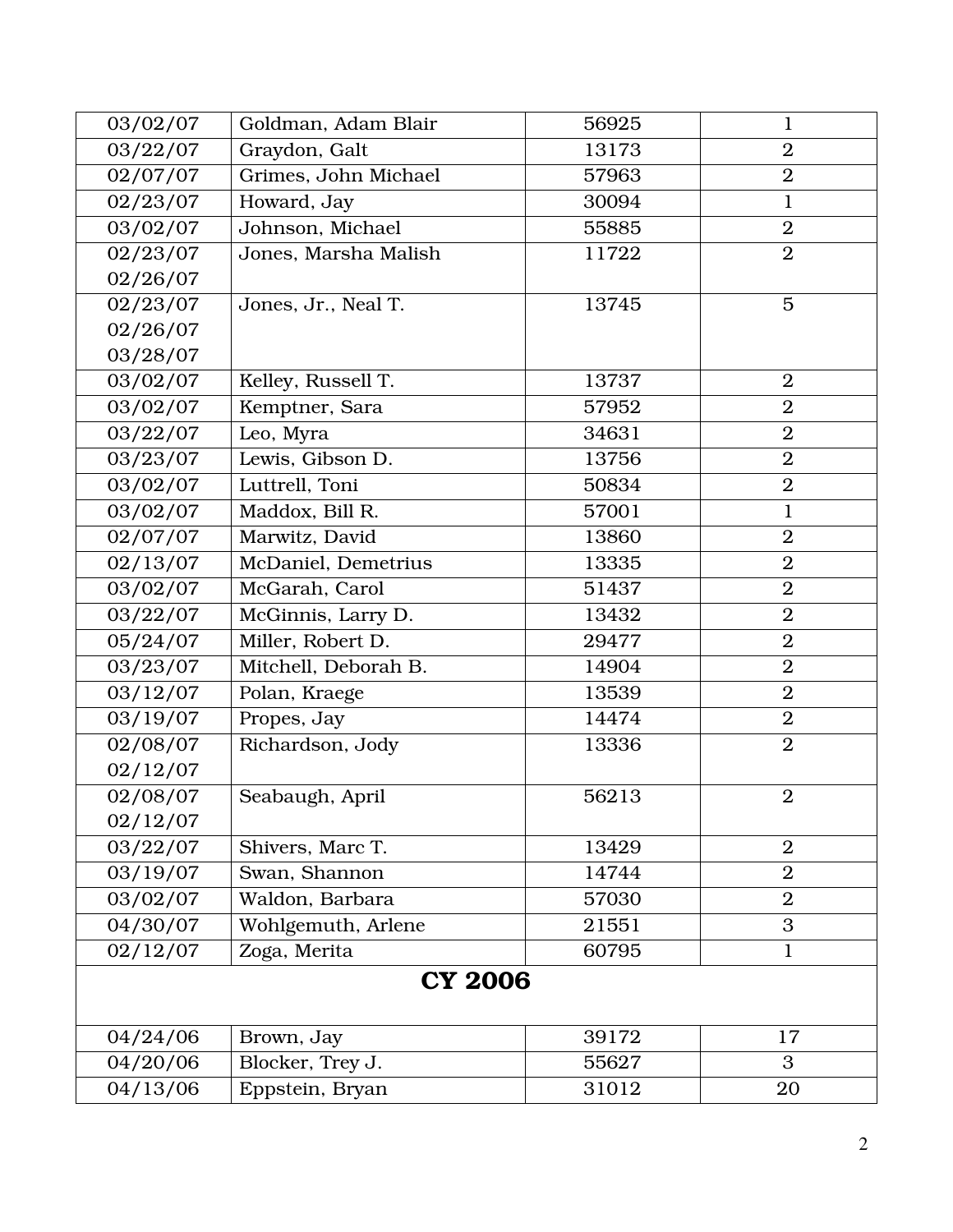| 04/13/06       | Gavras II, John C.       | 14915 | 20             |  |
|----------------|--------------------------|-------|----------------|--|
| 04/24/06       | Gibson, Machree G.       | 28312 | 17             |  |
| 04/24/06       | Graydon, Galt            | 13173 | 17             |  |
| 04/14/06       | Grimes, John Michael     | 57963 | 20             |  |
| 04/20/06       | Hutto, Kathy N.          | 13342 | 10             |  |
| 04/06/06       | Malone, Mark             | 39471 | $\overline{2}$ |  |
| 04/13/06       | Marwitz, David           | 13860 | 20             |  |
| 04/24/06       | Propes, Jay              | 14474 | 17             |  |
| 04/19/06       | Richardson, Jody         | 13336 | $\overline{4}$ |  |
| 04/13/06       | Shults, John             | 14915 | 20             |  |
| 04/21/06       | Sibley, David            | 21032 | 11             |  |
| 04/20/06       | Small, Ed                | 13732 | 9              |  |
| 04/24/06       | Swan, Shannon            | 14744 | 17             |  |
| 04/13/06       | Woodard, W. Shayne       | 28738 | 6              |  |
| 04/11/06       | Woods, Lee A.            | 14943 | 6              |  |
| <b>CY 2005</b> |                          |       |                |  |
| 03/21/05       | Arnold Jr., Gordon       | 13682 | 9              |  |
| 04/13/05       | Blocker, Trey J.         | 55627 | $\overline{2}$ |  |
| 02/24/05       | Bomer, Elton             | 19775 | 8              |  |
| 03/04/05       |                          |       |                |  |
| 04/14/05       | Brown, Jay               | 39172 | $\overline{2}$ |  |
| 03/30/05       | Campos, Dya Celeste      | 54014 | $\overline{2}$ |  |
| 03/11/05       | Coward, Cynthia          | 53660 | 23             |  |
| 02/18/05       | Erskine Jr., John 'Jack' | 12969 | 19             |  |
| 03/01/05       |                          |       |                |  |
| 06/06/05       |                          |       |                |  |
| 04/14/05       | Gibson, Machree Garrett  | 28312 | $\overline{2}$ |  |
| 04/12/05       | Gibson, Stephanie        | 55941 | $\overline{2}$ |  |
| 03/11/05       | Glenn, Eric              | 38847 | 17             |  |
| 04/14/05       | Graydon, Galt            | 13173 | $\overline{2}$ |  |
| 05/10/05       | Greytok, John            | 53740 | $\mathbf 1$    |  |
| 05/10/05       | Greytok, Marta           | 26791 | $\mathbf 1$    |  |
| 04/19/05       | Haywood, Karen           | 13331 | $\mathbf 1$    |  |
| 04/19/05       | Howard, Jay              | 30094 | $\overline{2}$ |  |
| 04/12/05       | Hutto, Kathy N.          | 13342 | $\overline{2}$ |  |
| 04/20/05       | Jones, Marsha Malish     | 11722 | 4              |  |
|                |                          |       |                |  |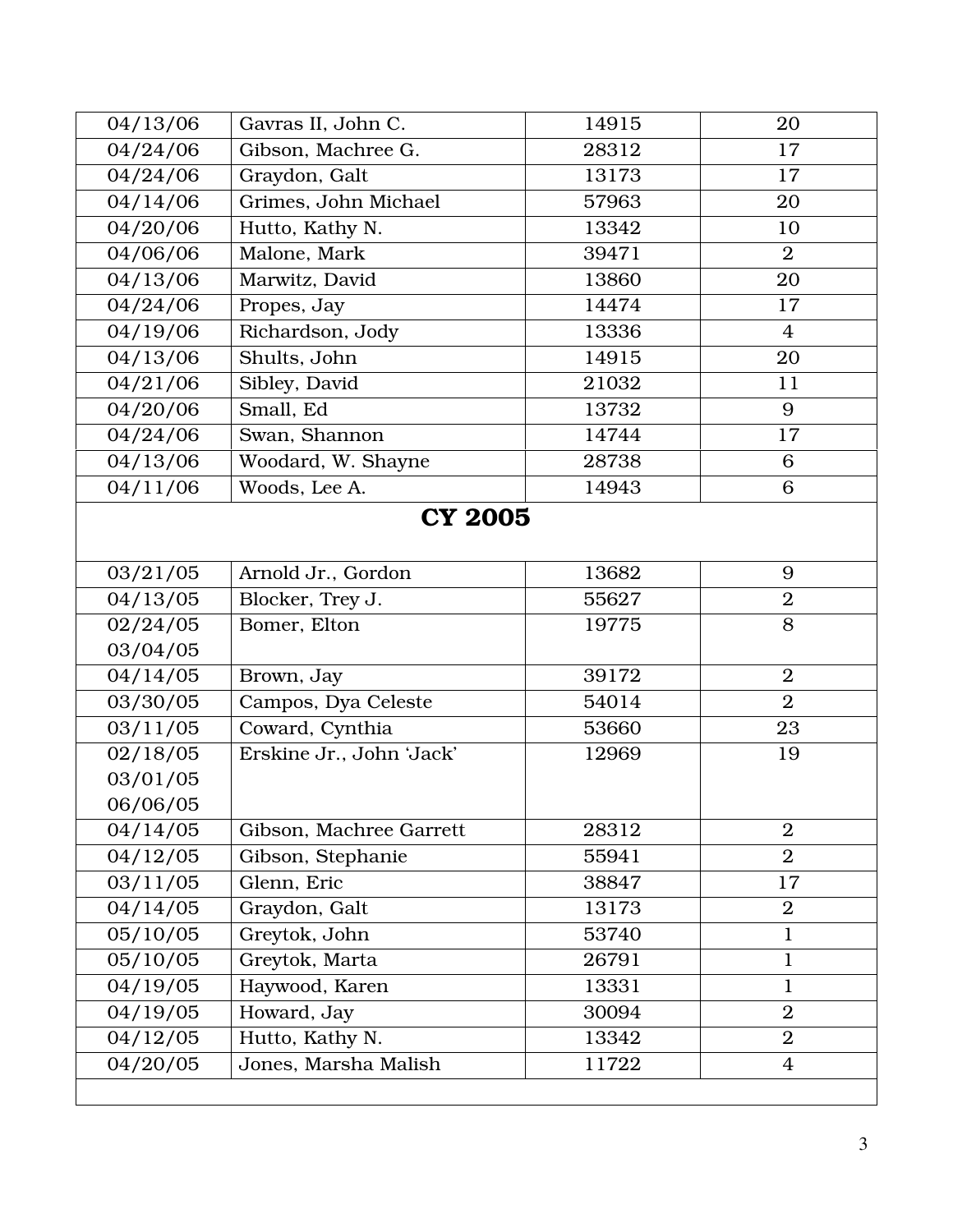| 02/02/05 | Jones, Jr., Neal T.       | 13745 | 25             |
|----------|---------------------------|-------|----------------|
| 02/07/05 |                           |       |                |
| 02/15/05 |                           |       |                |
| 03/17/05 |                           |       |                |
| 03/30/05 |                           |       |                |
| 04/18/05 | Kamm, Robert R.           | 33587 | 3              |
| 03/29/05 | Keel, Lara Laneri         | 42780 | 20             |
| 02/18/05 | Leo, Myra                 | 34631 | 19             |
| 03/01/05 |                           |       |                |
| 06/06/05 |                           |       |                |
|          |                           |       |                |
| 02/18/05 | Marchman, Denice          | 53556 | 19             |
| 03/01/05 |                           |       |                |
| 06/06/05 |                           |       |                |
| 04/19/05 | McDaniel, Demetrius       | 13335 | $\overline{2}$ |
| 02/18/05 | McGinnis, Larry           | 13432 | 19             |
| 03/01/05 |                           |       |                |
| 06/06/05 |                           |       |                |
| 03/29/05 | Messer, Bill              | 13459 | 28             |
| 02/18/05 | Ohlenforst, Cynthia M.    | 13416 | 17             |
| 03/01/05 |                           |       |                |
| 02/02/05 | Pearson, Dan              | 30669 | 20             |
| 02/15/05 |                           |       |                |
| 04/19/05 |                           |       |                |
| 04/19/05 | Perry, Sally              | 56926 | $\overline{2}$ |
| 04/20/05 | Pitts, John R.            | 37179 | $\mathbf 1$    |
| 04/14/05 | Propes, Jay               | 14474 | $\overline{2}$ |
| 03/11/05 | Schlueter, Stan           | 10198 | 21             |
| 05/23/05 |                           |       |                |
| 04/19/05 | Seabaugh, April           | 56213 | $\overline{2}$ |
| 03/11/05 | Shea, Gwyn                | 20997 | 18             |
| 05/03/05 |                           |       |                |
| 02/18/05 | Shivers, Marc T.          | 13429 | 19             |
| 03/01/05 |                           |       |                |
| 06/06/05 |                           |       |                |
| 03/11/05 | Sibley, David             | 21032 | 23             |
| 03/11/05 | Sibley Jr., David McAdams | 56831 | 13             |
| 03/11/05 | Sibley, Jonathan          | 56830 | 13             |
| 03/11/05 | Sibley, Pam               | 53372 | 23             |